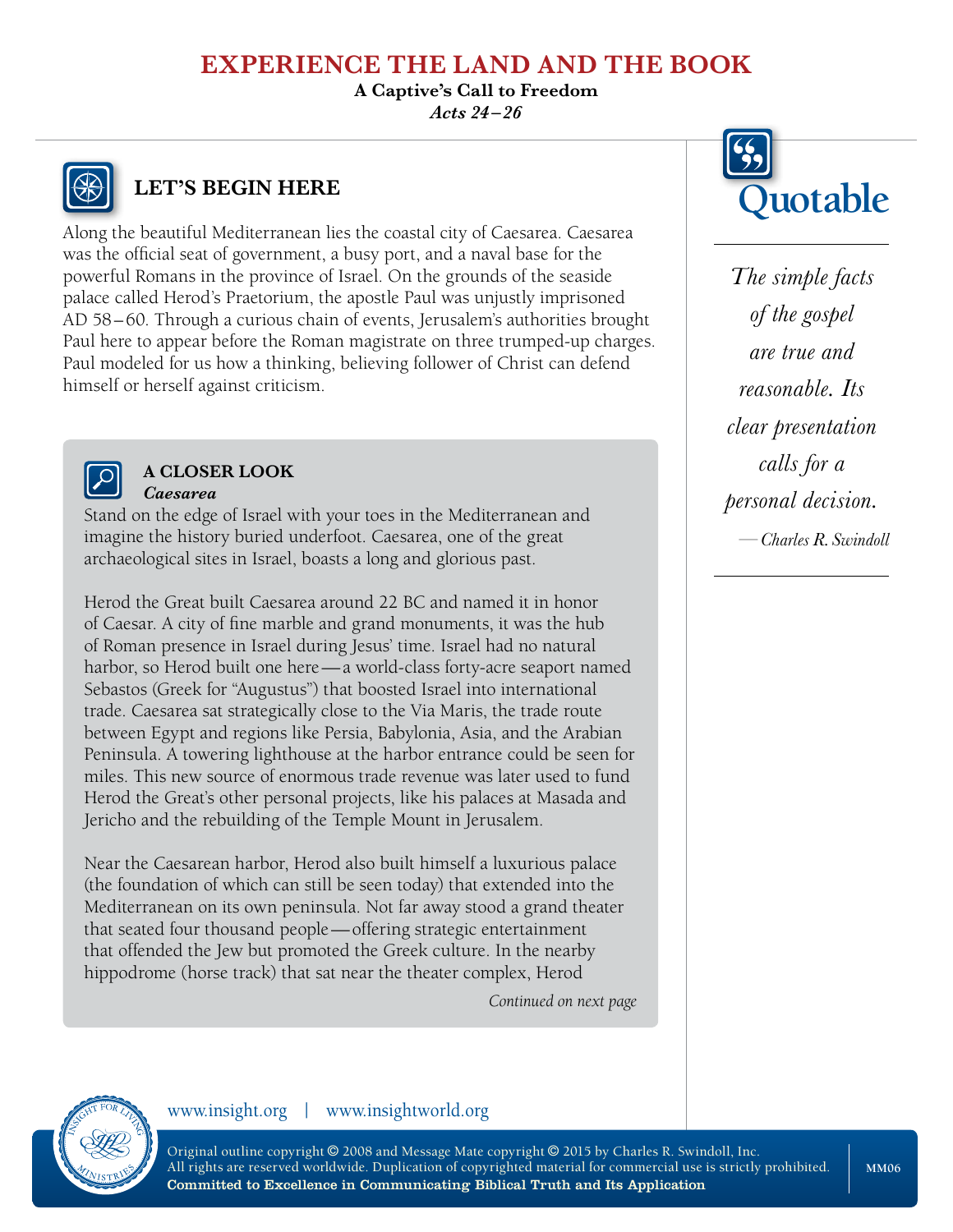### **EXPERIENCE THE LAND AND THE BOOK**

#### **A Captive's Call to Freedom**

*Acts 24 –26*

*Continued from previous page*

brought "the games" into Jewish culture. These games were dedicated to pagan gods in an attempt to hellenize his kingdom. Chariot races were the rage, as were gladiatorial contests that included men and animals.

With all of these draws, Caesarea grew to become the largest city in Judea, with an estimated population of 125,000 at the time of Christ.

Until the 1950s and 1960s, all of Caesarea's secrets lay under sand. Archaeologists continue to work today unearthing new discoveries related to this first-century hotspot of Greek culture in a Jewish world.



# **LET'S DIG DEEPER**

#### **1. A Biblical Survey of Caesarea**

Caesarea had a long and storied history in the New Testament. This city was the place of ministry for Philip, one of the original deacons (Acts 8:40). It was the place Peter preached to the Roman centurion Cornelius (10:24). And it was the place where Herod Agrippa I accepted worship from his subjects (12:19–24).

#### **2. Paul's Imprisonment in Caesarea (Acts 24–26)**

Paul spent two years as a prisoner of Rome in the Caesarean jail, appearing before the governors Felix and Festus and before King Herod Agrippa II.

From Paul's court appearances, we learn seven important truths about responding to unjust criticism:

- **Paul refused to get caught up in the emotion of the charges.** "Knowing that for many years you have been a judge to this nation, I cheerfully make my defense" (Acts 24:10).
- **Paul stayed with the facts**. In a deliberate, logical manner, Paul reviewed the events to which his accusers referred (24:11–13).



www.insight.org | www.insightworld.org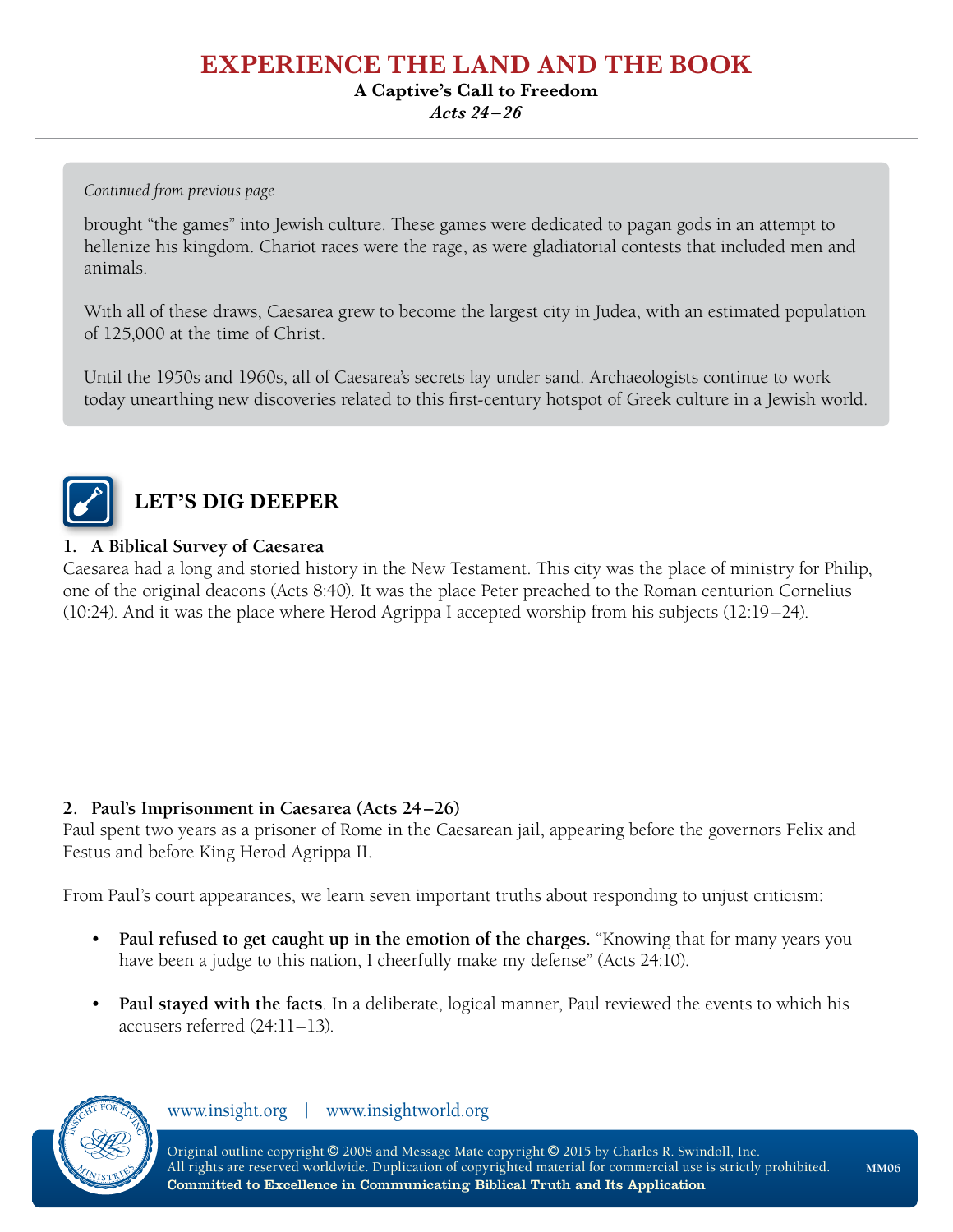### **EXPERIENCE THE LAND AND THE BOOK A Captive's Call to Freedom**

*Acts 24 –26*

- **Paul told the truth with a clear conscience.** Paul chose his words carefully to build trust with his hearers.
- **Paul identified the original source of the criticism.** Paul knew who had accused him, but the only ones present were people with secondhand information (Acts 24:17–21).
- **Paul would not surrender and quit.** Paul didn't walk off the scene exasperated by the injustice or fold in fear before Felix. He was not afraid to discuss righteousness and judgement.
- **Paul did not become impatient or bitter.** Two years in prison waiting for a judgement is a long time. Yet we read nothing in Acts 24 that leads us to believe that Paul suffered from any level of depression or regret by his undeserved prison term—even when Felix exited the scene and left Paul sitting in his cell. Amazing!
- **Paul stood firmly on God's promises.** Paul clung to what the Lord had said and took action based on his belief. Frustrated Festus didn't take long to come back with a ruling: "To Caesar you shall go" (Acts 25:12).



# **LET'S LIVE IT**

Paul's imprisonment reveals three truths about the gospel: First, the simple facts of the gospel are true and reasonable. Second, the clear presentation of the gospel calls for a decision. Third, the personal response to the gospel must be left to God.

**What was your life like before you surrendered it to Christ? What happened that prompted you to turn to Jesus for salvation? What has your life been like since? What changes do you see in yourself and your situation?**



www.insight.org | www.insightworld.org

Original outline copyright © 2008 and Message Mate copyright © 2015 by Charles R. Swindoll, Inc. All rights are reserved worldwide. Duplication of copyrighted material for commercial use is strictly prohibited. Committed to Excellence in Communicating Biblical Truth and Its Application

**MM06**